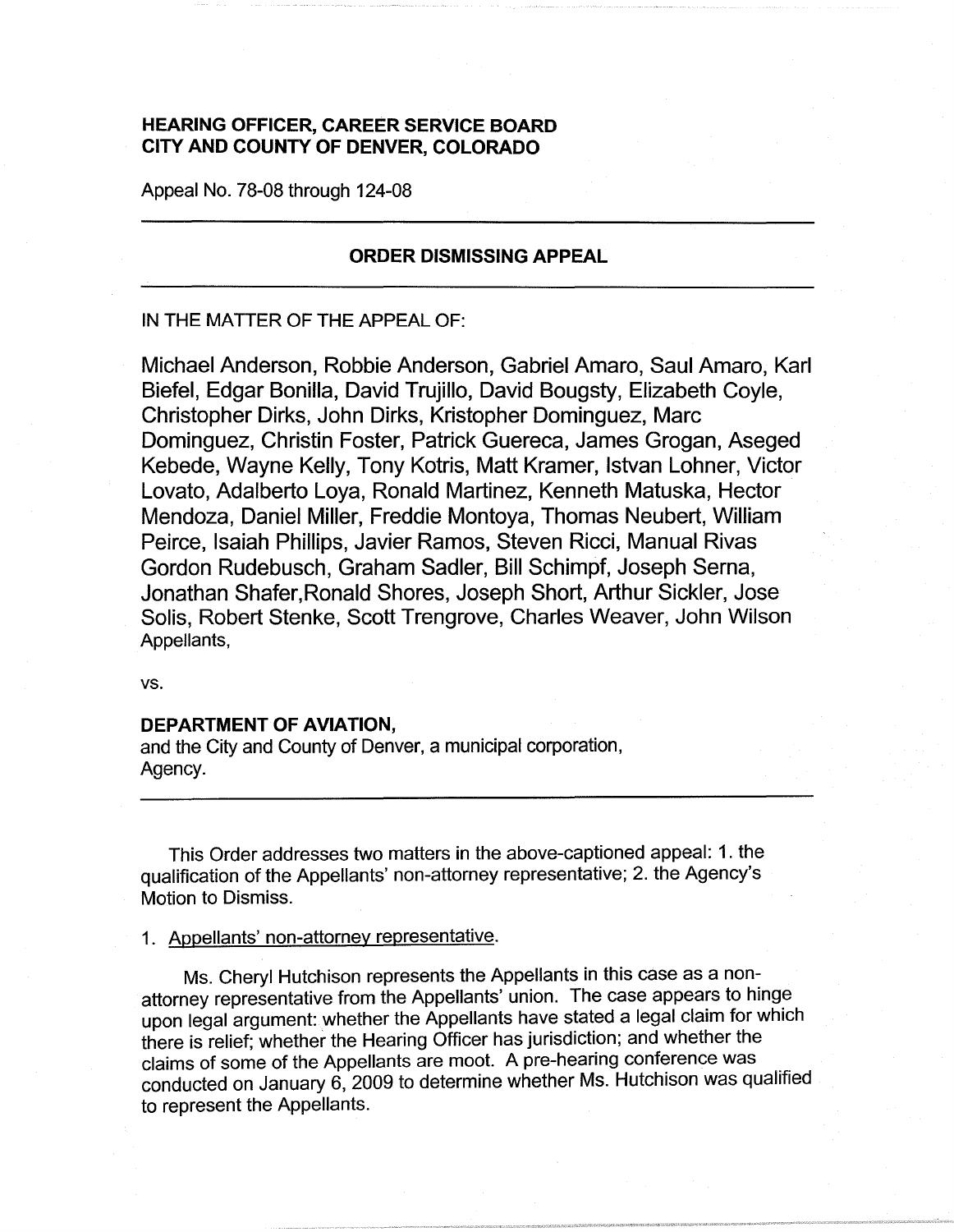Ms. Hutchison has extensive experience presenting cases in this venue. Most of her experience lies in making factual rather than legal argument. Ms. Hutchison consulted with legal counsel from her union in drafting her response to the Agency's motion to dismiss, and legal counsel would be available to consult with her in preparing for hearing. Finally, Ms. Hutchison consulted with the Appellants in this case. The Appellants acknowledge her non-attorney status and have approved of her representation. Under these circumstances, I find Ms. Hutchison is sufficiently qualified to represent the Appellants in this matter.

### 2. Agency's Motion to Dismiss.

In an agency motion to dismiss prior to hearing, statements in the appeal must be viewed in the light most favorable to the appellant, all appellant's assertions of material facts must be accepted as true, and the motion to dismiss must be denied unless it appears beyond doubt that the appellant cannot prove that the facts as he alleges them would entitle him to relief. In re Boden, CSA 86- 06 (Order 11/22/06), citing Dorman v. City and County of Denver, 03 CV 4712 (order dated 2/4/05).

On December 8, 2008, the Agency submitted its "Agency's Motion to Dismiss." The Agency claims: the Appellants have failed to state a claim for which relief may be granted; the Hearing Officer is without jurisdiction over the subject matter of this case; and 23 of the 47 Appellants' claims are moot. The Appellant responded on December 18, 2008, stating the Agency has violated Career Service Rule 9-50 E. regarding the Appellants' pay. I have reviewed the filings, the case file, pertinent authority, and now find and order as follows.

#### a. Appellants' claims for relief.

The underlying facts are not in dispute. The Appellants comprise 47 employees of the Fleet Maintenance Division at Denver International Airport. The Appellants have working titles of Heavy Equipment Service Technicians, Associate Heavy Equipment Service Mechanics, Heavy Equipment Mechanics and Heavy Equipment Mechanic Line Supervisor. The Appellants filed identical or nearly identical grievances. They claimed the Agency hired new employees in October 2007 into the same working classifications as the Appellants, but at a higher pay step than they receive. The Appellants claimed their subsequent request for a pay adjustment was denied in violation of Career Service Rules (CSR) 9-50 D. and E. When their grievance was denied, this appeal followed.

CSR 9-50 D. This rule grants the Career Service Board authority, in its sole discretion, to make a market adjustment in a pay practice or create a temporary pay practice if certain conditions are met. The Appellants made no claim in their response that relief may be granted under this rule. Indeed, their prehearing statement fails to refer to CSR 9-50 D. Elsewhere in their appeal, the Appellants state only that "there have been issues with retaining new hires," explaining their perception that it has been difficult to retain employees, inferably due to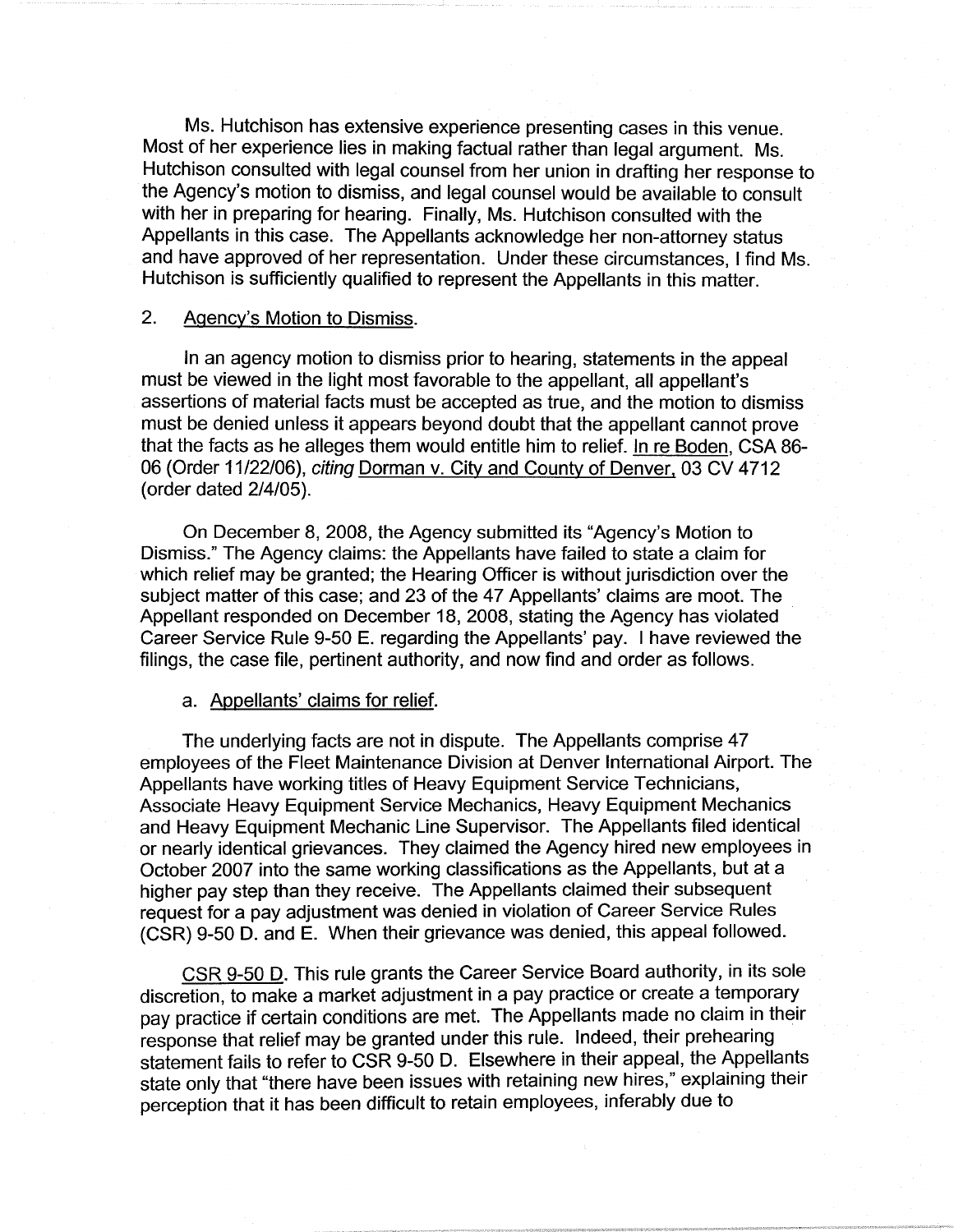substandard pay. I find the Appellants failed to state a claim for which relief may be granted under CSR 9-50 D.

CSR 9-50 E. This rule grants the appointing authority the discretion to adjust pay for a current employee, subject to approval of the Career Service Personnel Director, in order to eliminate pay inequity created by market conditions. The rule is clearly discretionary, and therefore not subject to compulsion by a hearing officer. Thus, even assuming there is inequity between the pay step for new hires and Appellants within the same pay grade, the decision whether to adjust the Appellants' pay is discretionary with the appointing authority, if approved by the Director. Thus, the Appellants failed to state a claim for which relief may be granted under CSR 9-50 E.

#### b. Jurisdiction.

Pursuant to CSR 19-10 A. 2.b., only grievances which result in an alleged violation of the Career Service rules and negatively impact pay, benefits or status may be appealed. As found above, the Appellants cannot prove a violation of either Career Service Rule they cite, even assuming that the Career Service Board has not made a market adjustment under CSR 9-50 D. and all conditions listed there have been met. When a Career Service Rule grants the discretion to take or not to take a certain action under the rule, a hearing officer may not reverse the course taken unless it runs afoul of a supervening rule or law.

The appointing authority did not adjust the pay for all of the Appellants. A pay adjustment is discretionary under CSR 9-50 E., and therefore the choice of action or inaction cannot violate that rule, as required to obtain jurisdiction under CSR 19-10 A. 2. b. The Appellants claim no other rule or law was violated which might invoke jurisdiction otherwise.

#### c. Mootness.

Twenty three of the Appellants acknowledge that, pursuant to CSR 9-50 E., the Agency requested and received a pay adjustment, approved by the Career Service Director. Therefore, even assuming those Appellants had stated a claim for relief and assuming they had established jurisdiction, their claim is moot since they were granted the remedy they requested. Thus for the following Appellants who received a pay adjustment, their claims are moot, as confessed in the Appellants' Response: Gabriel Amaro; Michael Anderson; Robbie Anderson; Aseged Kebede; Wayne Kelley; Javier Ramos; Joseph Short; Edgar Bonilla; Christopher Dirks; Kristopher Dominguez; Christian Foster; Tony Kotris; Saul Amaro; Karl Biefel; David Bougsty; John Dirks; Marc Dominguez; Adalberto Loya; Ronald Martinez; Steven Ricci; Bill Schimpf; Arthur Sickler; Charles Weaver.

As the Appellants have failed to state a claim for relief, have failed to establish jurisdiction, and because, as to the 23 above-named Appellants, their